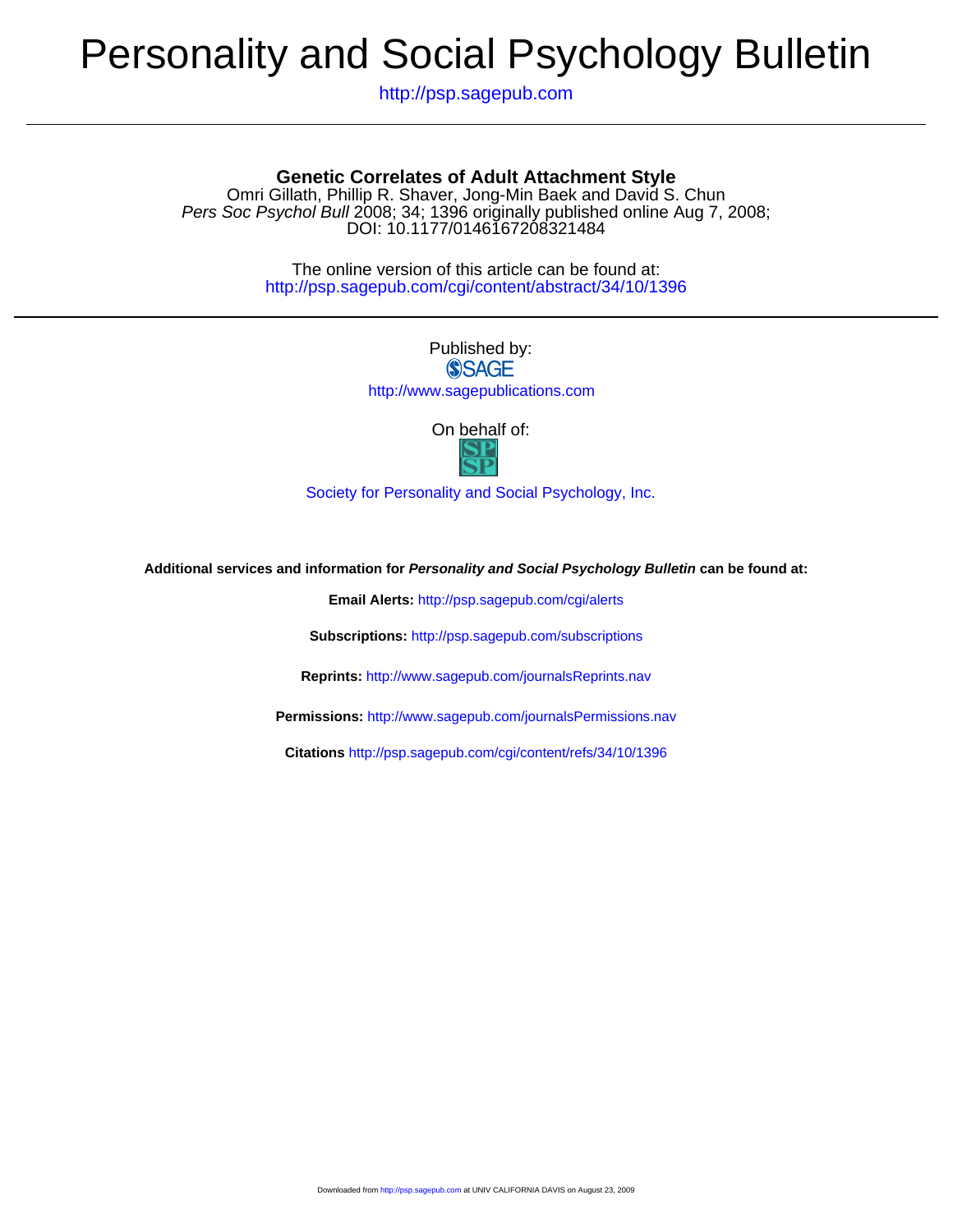# Genetic Correlates of Adult Attachment Style

**Omri Gillath** *University of Kansas*

**Phillip R. Shaver Jong-Min Baek David S. Chun** *University of California, Davis*

*Attachment theory attempts to explain effects of social experiences, not genes, on personality development. Most studies of the development of attachment insecurities support this emphasis on social experiences rather than genes, although there are exceptions. In the present study, the authors examine associations between attachment insecurities and particular genetic polymorphisms related to emotions and social behavior. They find that (a) anxious attachment is associated with a polymorphism of the DRD2 dopamine receptor gene, (b) avoidant attachment is associated with a polymorphism of the 5HT2A serotonin receptor gene, and (c) the rs53576 A polymorphism of the OXTR oxytocin receptor gene is not associated with attachment insecurities. These findings suggest that attachment insecurities are partially explained by particular genes, although there is still a great deal of individual difference variance that remains to be explained by other genes or social experiences.*

*Keywords: attachment style; genes; dopamine; serotonin; oxytocin; polymorphism*

Bowlby (1982), the creator of attachment theory, described child–caregiver attachment as an innately prepared process, which, given an adequate rearing environment, leads to a stable sense of attachment security. This sense of security is an important foundation for later social relationships and effective affect regulation (for reviews, see Grossmann, Grossmann, & Waters, 2005; Mikulincer & Shaver, 2007). According to Bowlby, the rearing environment experienced by a child (e.g., a sensitive, responsive parenting style vs. a rejecting or neglectful one) is the major factor that determines a person's later relationship patterns and attachment style (also see Fraley, 2002). This theoretical framework implies that a child can develop any attachment style (e.g., secure or insecure, anxious or avoidant), depending on social experiences. That is, over time, social interactions shape a stable set of internalized working models (cognitive–affective schemas) and affect–regulation skills that, together, constitute the person's dispositional attachment style. Viewed from the perspective of behavioral genetics, attachment theory focuses primarily on unique and shared environmental determinants of personality development rather than on genetic determinants (Fearon et al., 2006).

In the past decade, however, researchers have begun to report data, mainly from twin studies but also from animal models, indicating that genes play a role in the development of separation anxiety, proximity seeking, and attachment style (e.g., Parent et al., 2005). These data, while providing information about the possible contribution of genes to adult attachment style, rarely reveal which genes are involved, especially in the case of normally developing adults (as distinct from those with a disorganized attachment style, which seems to be more affected by genes and more conducive to psychopathology; e.g., Carlson, 1998; van IJzendoorn & Bakermans-Kranenburg, 2006). The present study focuses on identifying specific candidate genes associated with adult attachment security and insecurity in a normal college sample.

Individual differences in attachment style can be assessed along two dimensions of insecurity, usually labeled *attachment-related anxiety* and *avoidance* (e.g., Bartholomew & Horowitz, 1991; Brennan, Clark, & Shaver, 1998; Fraley & Shaver, 2000). Attachment

*PSPB*, Vol. 34 No. 10, October 2008 1396-1405

DOI: 10.1177/0146167208321484

© 2008 by the Society for Personality and Social Psychology, Inc.

**1396**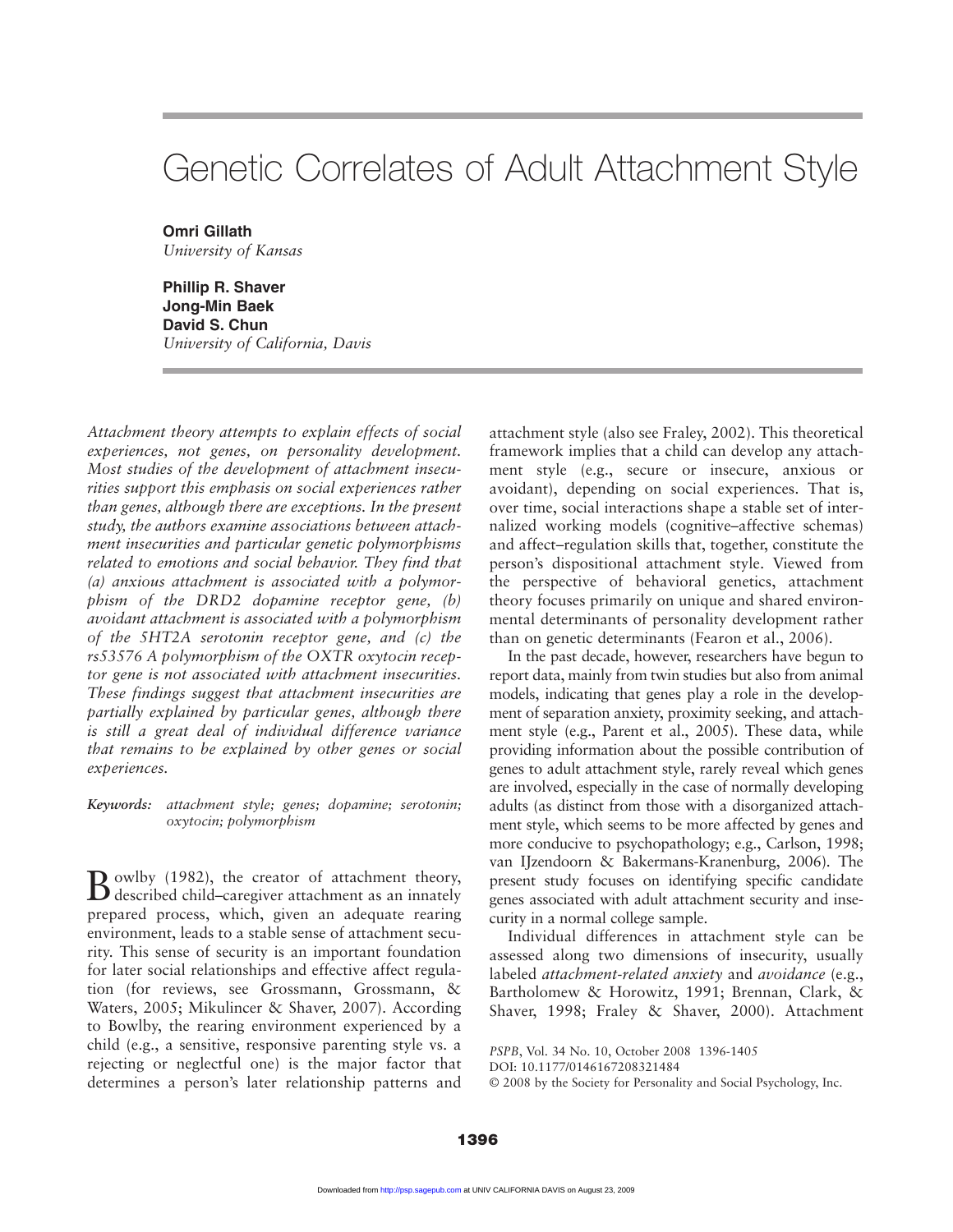anxiety is characterized by fear of rejection and abandonment and by doubts about one's desirability as a relationship partner. Avoidant attachment, in contrast, includes emotional distancing from relationship partners as well as an exaggerated sense of independence and self-reliance motivated by discomfort with interpersonal closeness and interdependence. Scoring low on both dimensions indicates attachment security, which is associated with feelings of trust, comfort with closeness, and relative ease in initiating and maintaining committed, satisfying, long-lasting relationships.

The two attachment dimensions (anxiety and avoidance) have been examined in hundreds of studies (see Mikulincer & Shaver, 2007, for a review), demonstrating that they are associated with the ways in which people experience and behave in romantic relationships and regulate emotions during periods of stress. The major dimensions of attachment insecurity have welldocumented cognitive, physiological, and neurological correlates (e.g., Diamond, 2001; Gillath, Bunge, Shaver, Wendelken, & Mikulincer, 2005), which resemble the biological correlates of certain temperaments (e.g., Crawford et al., 2007; Davidson, 2004).

This resemblance is not surprising, because the two attachment-style dimensions—anxiety and avoidance have been shown in previous studies (e.g., Noftle & Shaver, 2006) to be correlated with broader personality traits, such as those included in the well-accepted Five-Factor Model of Personality (McCrae & Costa, 1996). Therefore, in many studies investigating attachment style correlates or effects, researchers have checked to see whether attachment-related outcomes can be explained by broader personality traits, such as general anxiety or neuroticism (e.g., Gillath et al., 2005; Mikulincer, Gillath, & Shaver, 2002). As expected, based on attachment theory, even when attachment anxiety—and sometimes avoidance as well—are found to correlate with more general traits, the hypothesized correlates and effects (both behavioral and neurological) of attachment insecurities remain statistically significant even after scores on measures of general personality traits have been statistically controlled.

Specifically, anxious attachment is often correlated with the broad trait of neuroticism, and avoidant attachment is sometimes correlated with the broad trait of agreeableness (e.g., Noftle & Shaver, 2006), although the correlations are never high enough to suggest that the attachmentspecific and more general traits are completely redundant. These correlations are potentially important for behavior genetics, however, because twin studies show that the five major personality traits, including neuroticism and agreeableness, are influenced by genes (e.g., Jang et al., 2006; Livesley & Jang, 2005; Yamagata et al., 2006).

Although there are hundreds of studies of the nature and correlates of attachment insecurities, there are relatively few dealing with possible genetic influences. These few differ in at least two respects: (a) the way in which researchers measure attachment style, via selfreport instruments, such as the Experiences in Close Relationships Inventory (ECR; Brennan et al., 1998); behavioral observations, such as the Strange Situation procedure (Ainsworth, Blehar, Waters, & Wall, 1978); or clinical interviews, such as the Adult Attachment Interview (George, Kaplan, & Main, 1985); and (b) the way in which genetic influences are measured (e.g., in behavior genetic studies of twins or by assessing polymorphisms of candidate genes).

Most behavior genetic studies of infant attachment style (e.g., Bokhorst et al., 2003; O'Connor & Croft, 2001; Roisman, & Fraley, 2006) have found that additive genetic effects do not account for individual differences in attachment, whereas shared and nonshared environment do account for them at least partially. Still, some investigators have obtained evidence for genetic correlates. For example, Finkel, Wille, and Matheny (1998) found that twin concordance on what the authors defined as attachment security was almost twice as high among monozygotic twins as among dizygotic twins. This study has been criticized by attachment researchers, however, because Finkel et al. (1998) did not use the standard measure of infant attachment, Ainsworth's Strange Situation (Ainsworth et al., 1978).

There is also some evidence for genetic contributions to attachment style in adulthood, based mainly on selfreport measures (e.g., Brussoni, Jang, Livesley, & MacBeth, 2000; Crawford et al., 2007; Donnellan, Burt, Levendosky, & Klump, 2008; although Torgersen, Grova, & Sommerstad, 2007, used the Adult Attachment Interview). The self-report studies provide consistent evidence for genetic influences on attachment anxiety, which is known to be associated with neuroticism, a personality trait influenced by genes; but so far, they do not provide consistent evidence of genetic influences on avoidant attachment.

It seems likely, as Fonagy (2001) has suggested, that attachment patterns are shaped by a combination of genetic factors and social experiences. To understand this combination, it is important to identify candidate genes that predispose a person to a certain style of attachment. The predisposed style could then either emerge in development or be modified by social experiences (see Kagan, 2003, for a review). In other words, carrying specific genes or having a specific genetic polymorphism at a particular gene locus might be associated with developing a particular attachment style in a particular kind of social environment.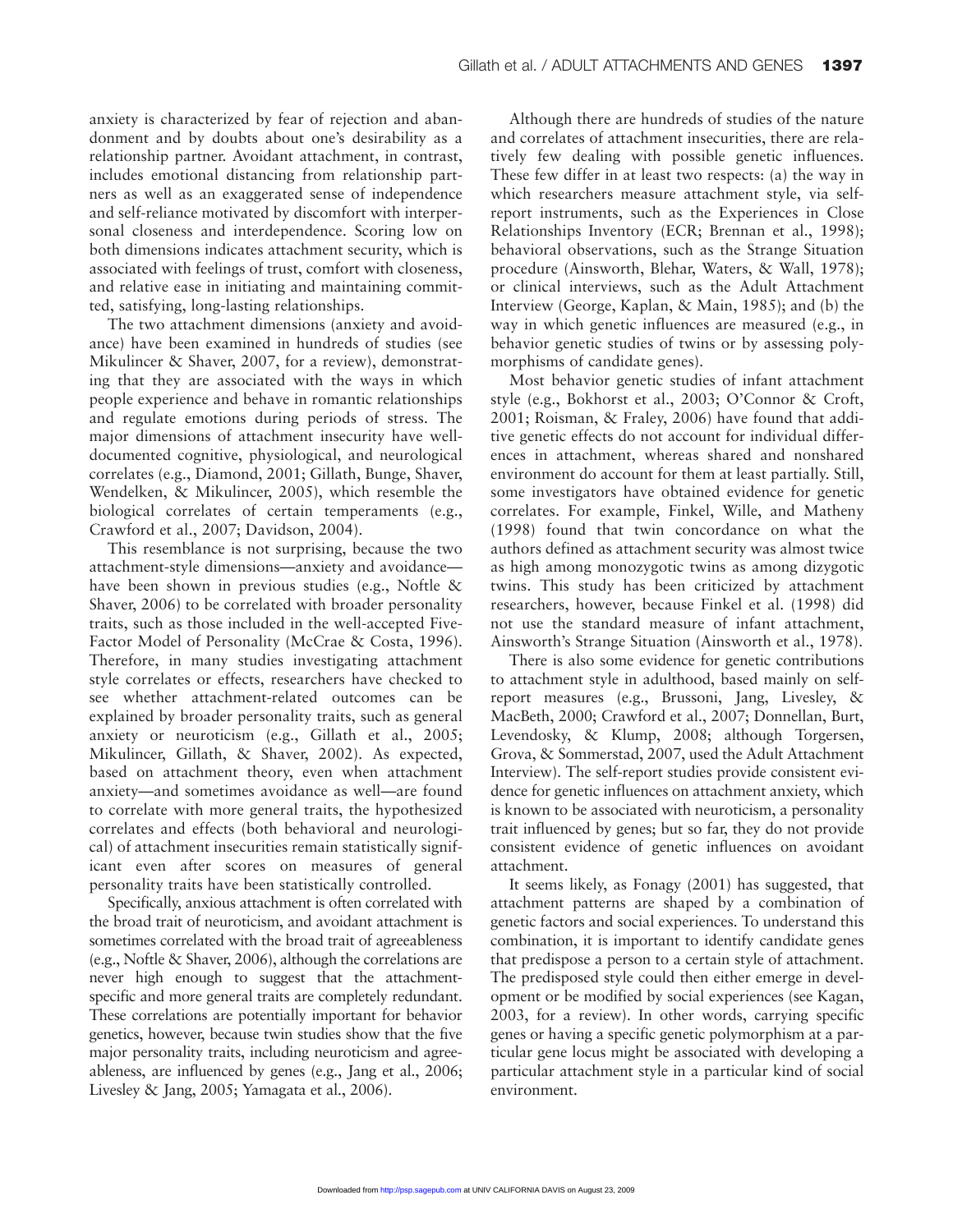Lakatos et al. (2002) offered an example of this kind of research. They examined polymorphisms of the dopamine DRD4 receptor gene in relation to disorganized attachment in infancy, a pattern of behavior that is characterized theoretically as a failure or inability to adopt one of the more organized insecure attachment strategies styles (anxious or avoidant). Lakatos and colleagues found that 1-year-olds were at a greater risk of disorganized attachment if they carried the DRD4 exon III 48 base-pair repeat polymorphism (7-repeat allele). In contrast, Bakermans-Kranenburg, van IJzendoorn, Bokhorst, and Schuengel (2004) failed to replicate this genetic main effect in a larger sample. Still, van IJzendoorn and Bakermans-Kranenburg (2006) did find that the DRD4 gene played a moderating role in the development of disorganized attachment, such that maternal unresolved loss or trauma was associated with infant disorganization 18.8 times as often among children with the DRD4 7-repeat allele. In other words, they found evidence of a gene– environment interaction (also see Gervai et al., 2005).

These studies suggest that further research on associations between candidate gene polymorphisms, on one hand, and attachment patterns, on the other, could reveal other polymorphisms related to attachment style. Because we, in our broader research program, are interested in adult attachment styles measured by self-report questionnaires (see Torgersen et al.'s [2007] discussion of the main alternative, the Adult Attachment Interview), we undertook the present study of associations between certain gene polymorphisms and attachment style assessed with the ECR inventory (Brennan et al., 1998), the most frequently used self-report measure of attachment style.

#### Possible Genetic Predictors of Attachment-Related Anxiety and Avoidance

At least three genes studied to date seem to play a role in social relationships: those associated with dopamine, serotonin, and oxytocin receptors (see reviews by Carter, 1998, 2006; Young & Wang, 2004).1 Dopamine receptor genes and the dopaminergic system are thought to play a role not only in attachment (e.g., Gingrich, Liu, Cascio, Wang, & Insel, 2000; Insel, 2003; Lakatos et al., 2002) but also in social behavior more generally and specifically in social anxiety disorder (e.g., SAD; Kaminer & Stein, 2005; Stein, Westenberg, & Liebowitz, 2002). For instance, animal studies show that social status in monkeys is related to striatal dopamine D2 receptor binding, such that lower social status is associated with decreased D<sub>2</sub> receptor binding (Grant et al., 1998).

Similarly, in humans, decreased striatal dopamine D<sub>2</sub> binding is associated with dysfunctional social behavior (e.g., Pallanti, Quercioli, Rossi, & Pazzagli, 1999). Moreover, striatal dopamine D2 receptor density is associated with neuroticism, which is correlated with attachment anxiety (e.g., Hunnerkopf, Strobel, Gutknecht, Brocke, & Lesch, 2007; Lee et al., 2005). Insel (2003) summarized evidence from multiple studies (mainly with mice and monogamous prairie voles) by claiming that mesocorticolimbic dopamine plays a role in both infant–mother and adult pair bonding.

Reduced density of D2 dopamine receptors has been associated with the presence of the A1 allele of the dopamine D2 receptor gene (DRD2). For example, Noble (2001) found that the A1 allele was related to reduced density of D2 dopamine receptors in all areas of the striatum, reaching statistical significance in the ventral caudate and putamen. Specifically, there was a 30% to 40% reduction in D2 receptor density in the striatums of individuals with the DRD2 A1 allele compared to those who did not have it (i.e., were homozygous for the A2 allele; also see Thompson et al., 1997). This reduction in density is associated with impaired social functioning and heightened anxiety (Lawford, Young, Noble, Kann, & Ritchie, 2006) and is thought to be especially characteristic of A1 homozygotes (Blum, Braverman, Dinardo, Wood, & Sheridan, 1994; Finckh et al., 1997; Lucht et al., 2001).

Based on these findings, it seems likely that attachment anxiety or fearful avoidance (the combination of anxiety and avoidance; Bartholomew & Horowitz, 1991) is associated with lower levels of dopamine D2 receptors. Specifically, higher scores on attachment anxiety, and possibly also on avoidance when combined with attachment anxiety, are likely to be associated with the presence of one or two copies of the A1 allele on the DRD2 receptor gene.

The serotonin receptor gene is another candidate gene that may relate to attachment (e.g., Beech & Mitchell, 2005; Hennighausen & Lyons-Ruth, 2006). Serotonin, along with dopamine and oxytocin, seems to mediate the affective aspect of attachment. More broadly, deficits in the serotonergic system are involved in various affective disorders such as depression (e.g., Gross et al., 2002) and play a mediating role in the social behavior of animals. Reduced serotonin levels lead to avoidant social behavior in primates, whereas increased serotonin levels result in enhanced sociality (Raleigh, Brammer, & McGuire, 1983). This association between social behavior and serotonin appears to be bidirectional, such that changes in social status (as when dominant animals are removed from their social group) result in decreased serotonin levels (Raleigh, McGuire, Brammer, & Yuwiler, 1984).

In humans, serotonin has been hypothesized to play a role in social affiliation. Increased serotonergic activity is positively associated with affiliation and negatively associated with aversive affective experiences (Knutson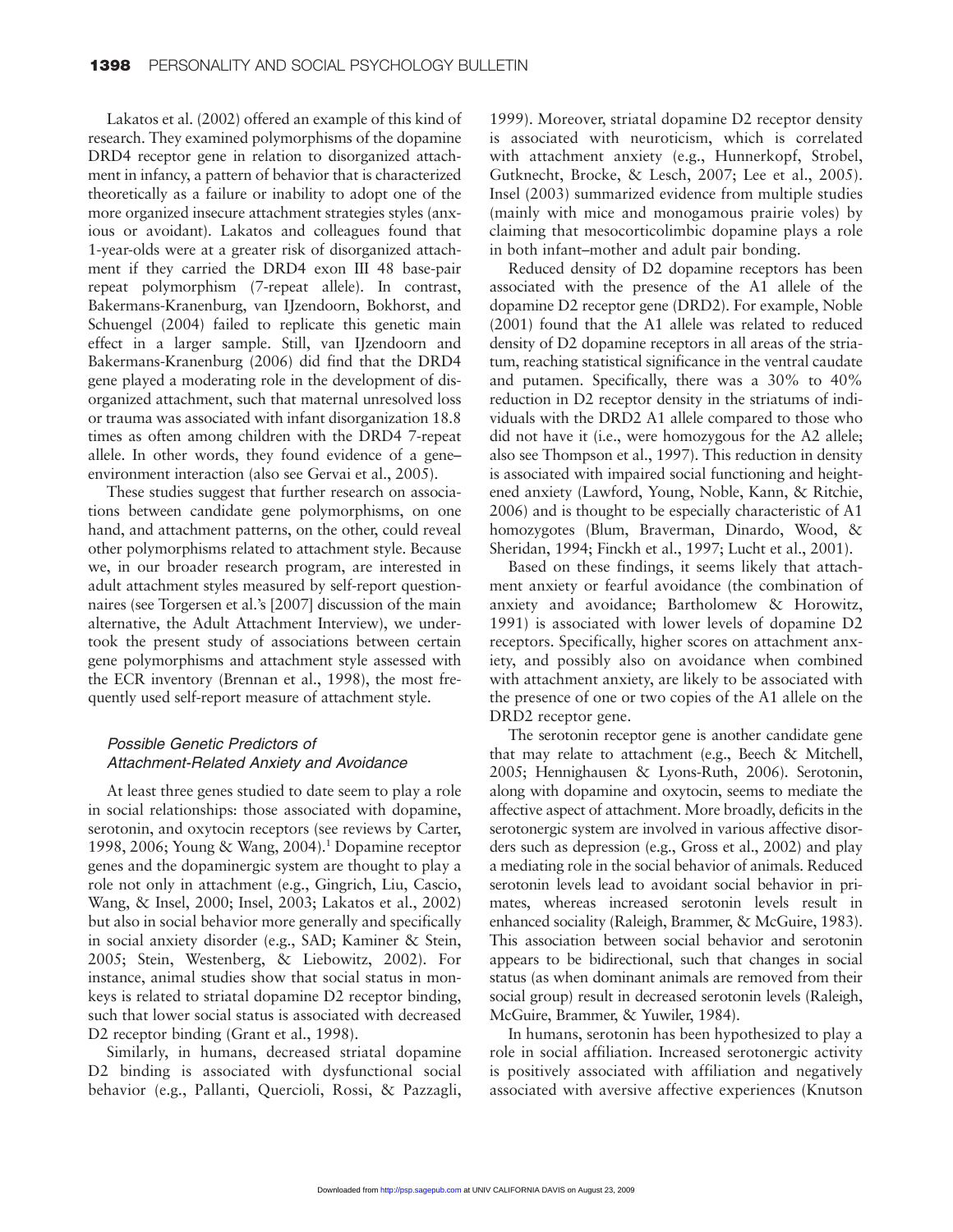et al., 1998). Additional evidence for the role of serotonin comes from the psychiatric treatment of affective disorders, where selective serotonin reuptake inhibitors are used to treat social anxiety and social withdrawal (e.g., van der Linden, Stein, & van Balkom, 2000).

The effects of serotonin on social behavior and social anxiety are thought to occur either through variations in the 5-HT transporter gene (5-HTT), which affects social affiliation, or through variations in the gene code for tryptophan hydroxylase (TPH), which affects anxiety (Davidson, Putnam, & Larson, 2000). In the present study, we focused on the T102C polymorphism of the serotonin receptor 5HT2A gene, which might reduce social involvement and thereby contribute to an avoidant attachment style.

Reduced serotonergic activity has been associated with the presence of the T102C polymorphism of the HTR2A gene (allele T, for short). Specifically, the presence of the T102C polymorphism has been associated with reduced serotonin transporter binding in the prefrontal cortex and thus with reduced serotonergic activity (Turecki, 2001; Turecki et al., 1999), which is negatively associated with social affiliation. The presence of allele T is also associated with symptoms of mood disorders (depression, anxiety) and lower scores on personality traits typically correlated inversely with avoidant attachment (i.e., agreeableness; Greenberg et al., 2000; Ni et al., 2006). We therefore predicted that higher scores on avoidant attachment would be associated with reduced levels of serotonin and more specifically with the presence of the T102C polymorphism.

Recently, animal studies have identified oxytocin as a neuropeptide involved in attachment (e.g., Bartz & Hollander, 2006; Carter & Cushing, 2004; Kirsch et al., 2005; Leckman, Hrdy, Eric, & Carter, 2006; Lim & Young, 2006). Studies of the regulation of affiliative behavior in mice suggest that oxytocin may be involved in human clinical disorders marked by social deficits and insecure attachment (e.g., Bartz & Hollander, 2006). Gonzaga and colleagues (Gonzaga, Turner, Keltner, Campos, & Altemus, 2006) found, in a study related to human attachment, that nonverbal displays of romantic love were associated with the release of oxytocin into the blood stream. Similarly, Tops, van Peer, Korf, Wijers, and Tucker (2007; also Marazziti et al., 2006) found attachment to be associated with oxytocin levels in the blood and to moderate the negative association between oxytocin and state anxiety. These studies, although based mainly on peripheral levels of oxytocin, suggest that the oxytocin receptor gene is another potential candidate for explaining aspects of attachment style.

Further support comes from animal studies in which the oxytocin receptor (OXTR) was found to regulate aspects of social behavior (Takayanagi et al., 2005) and anxiety (Amico, Mantella, Vollmer, & Li, 2004). Specifically, reduced oxytocin, brought about by "knocking out" the OXTR gene, was associated with impaired social, sexual, and maternal behavior (e.g., Takayanagi et al., 2005). However, there is little data concerning variations in OXTR in humans. The limited human data on OXTR and social behavior are based on studies of people with autism. The hypothesis guiding these studies is that disruptions in the oxytocin system contribute to social deficits associated with autism (Hammock & Young, 2006; Ylisaukko-Oja et al., 2005). Wu et al. (2005) found that a specific polymorphism—rs53576 A—is related to impaired social behavior associated with autism. Based on that finding, we hypothesized that rs53576 A would be associated with attachment insecurity, although we did not have sufficient previous data to suggest which attachment dimension it would be associated with.

To summarize, our hypotheses regarding specific genetic polymorphisms were as follows: (a) Polymorphisms of the DRD2 gene—specifically, having two copies of the A1 allele—will be associated with attachment anxiety or fearful avoidance (a combination of anxiety and avoidance); (b) polymorphisms of the 5HT2A serotonin receptor gene, and specifically the presence of the T102C polymorphism, will be correlated with avoidant attachment; and (c) the rs53576 A polymorphism of the OXTR oxytocin receptor gene will be associated with attachment anxiety and/or avoidance.

#### **METHOD**

#### Participants

One hundred forty-seven undergraduates (40 men, 107 women) participated in the study for course credit.<sup>2</sup> Their ages ranged from 18 to 29 years, with a median of 19 years; 44% were Asian or Asian American, 31% were Caucasian, 12% were Hispanic, 3% were African American, and 10% were Other. (Ethnicity was not associated with any of the genetic polymorphisms and is not further considered in this article.)

#### Materials and Procedure

Participants completed the ECR inventory (Brennan et al., 1998), a two-dimensional, 36-item measure of attachment anxiety and avoidance. They rated the extent to which each item was descriptive of their experiences in close relationships, using a 7-point scale ranging from 1 (*not at all*) to 7 (*very much*). Eighteen items tapped attachment anxiety (e.g., "I worry about being abandoned") and 18 tapped avoidant attachment (e.g., "I find it difficult to allow myself to depend on close relationship partners"). The reliability and validity of the scales have been repeatedly demonstrated (e.g., Brennan et al., 1998; Mikulincer & Shaver, 2007,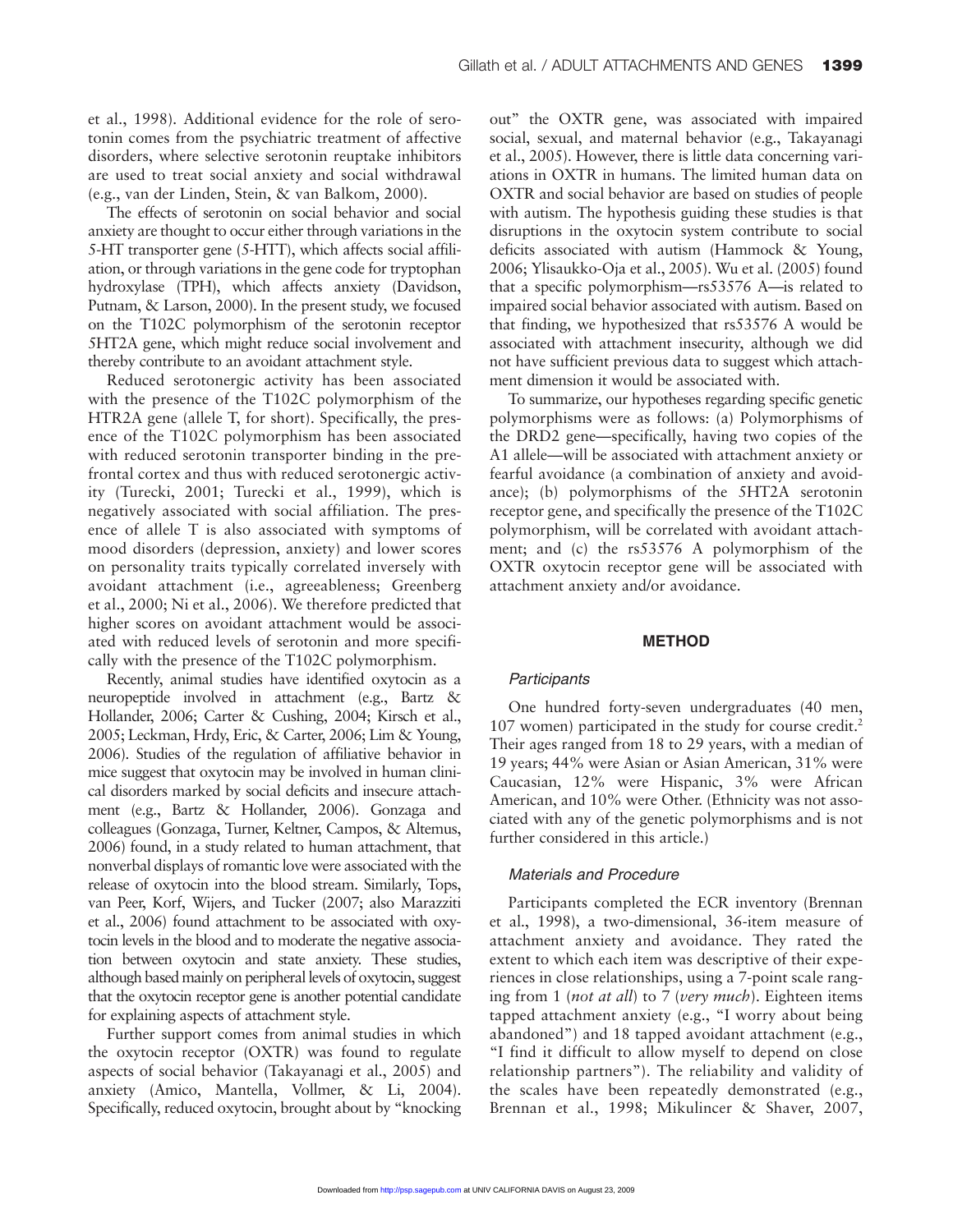chap. 4). In the present study, Cronbach alphas were high for both anxiety and avoidance (.92 and .87, respectively), and the correlation between the two scales was low and nonsignificant, as intended (*r* = .10, *ns*). Higher scores on one or both dimensions indicate attachment insecurity; low scores on both dimensions indicate security.

Participants also completed the Big Five Inventory (BFI; Benet-Martinez & John, 1998) to rule out alternative explanations of the findings. The BFI is a 44-item instrument that assesses the five major personality traits (Neuroticism, Extraversion, Openness, Agreeableness, and Conscientiousness). Items are rated on a 5-point Likert-type scale ranging from 1 (*disagree strongly*) to 5 (*agree strongly*). BFI scales include 8 to 10 items each, have moderate to high internal consistency reliability (in the present study, alphas ranged from .73 to .84), and converge well with other measures of the Big Five traits (John & Srivastava, 1999).

Upon completion of these scales, participants answered demographic questions and provided a saliva sample for the genetic analyses. They were then debriefed and thanked for participating.

*Genetic collection and analyses.* The saliva samples were processed at the Genomics Facility of the University of California, Davis. The DNA samples were obtained using the MasterAmp Buccal Swab kit (Epicentre Inc.). DNA was extracted according to the protocol provided by the company. A Polymerase Chain Reaction (PCR) was used to amplify the DNA sequences of interest. We then examined associations between the attachment dimensions and the three genetic polymorphisms related to dopamine, serotonin, and oxytocin receptors.

*DRD2 gene*. PCR primers used to test for the presence of the A1 allele of the dopamine D2 receptor (DRD2) gene were based on previous studies (Kaiser, Tremblay, Klufmöller, Roots, & Brockmöller, 2002). The primer sequences are 5'-CCGTCGACGGCTGGC-CAAGTTGTCTA-3' and 5'-CCGTCGACCCTTCCT-GAGTGTCATCA-3'. These primers amplify a 294 base-pair region of the DRD2 gene that contains a *Taq*1 recognition site. The allele was detected by digesting the PCR products with *Taq*1 restriction enzyme followed by separation with agarose gel electrophoresis.

*Serotonin receptor*. The T102C polymorphism of the serotonin receptor 2A gene (HTR2A) was genotyped under conditions previously reported (Quist et al., 2000), using forward 5' TCTGCTACAAGTTCTG-GCTT-3' and reverse 5'-CTGCAGCTTTTTCTC-TAGGG-3' primers. The 342 base-pair product was digested by *Msp*I and separated in agarose gel. Allele C was not digested, and allele T was digested into two fragments of 216 and 126 base pairs.

*Oxytocin receptor*. PCR primers for the single nucleotide polymorphism (rs53576; G/A) of the oxytocin receptor gene (OXTR) were used, as described by Wu et al. (2005). The sequences were 5'-GCCCACCAT-GCTCTCCACATC-3' and 5'-GCTGGACTCAGGAG-GAATAGGGAC-3'. The 340 base-pair PCR products were digested with *Bam*HI and separated on agarose gel to identify the targeted polymorphism.

#### **RESULTS**

Sixteen of the 147 participants had two copies of the DRD2 A1 dopamine receptor allele (a condition we refer to as A1A1), 61 had one copy of it (A1A2), and 70 had no copies of it (A2A2). Forty-six of the 147 participants had a pair of HTR2A T serotonin T102C alleles (here labeled TT), 59 had one T allele and one C allele (labeled TC), and 42 had a pair of C alleles (labeled CC). On the oxytocin receptor gene (OXTR), 47 of the 147 participants had a pair of rs53576 A alleles (which we refer to as the AA group), 60 had one A allele and one G allele (labeled AG), and 40 had a pair of G alleles (labeled GG).

To examine whether differences in these alleles were related to attachment anxiety or avoidance, we conducted two univariate analyses of variance (ANOVAs), one for each attachment dimension. The three sets of allele categories (which we call dopamine, serotonin, and oxytocin, for short) served as the independent variables.

The analysis for attachment anxiety yielded a significant main effect of dopamine on attachment anxiety,  $F(2, 108) = 3.23$ ,  $p < .05$ . No other main effects or interactions were significant. When this effect was examined with a simple one-way ANOVA, recapturing the degrees of freedom used in the first analysis to test the effects of the serotonin and oxytocin gene polymorphisms, it was again statistically significant,  $F(2,108) = 3.78$ ,  $p < .05$ . Scheffé post hoc tests indicated that participants with two A1 alleles, as hypothesized, scored higher on attachment anxiety ( $M = 4.37$ ,  $SD = 0.66$ ) than participants with only one A1 allele ( $M = 3.67$ ,  $SD = 0.77$ ) or none (*M* = 3.50, *SD* = 0.84; both *p*s < .05). (The latter two groups did not differ significantly from each other.)

Because attachment anxiety is correlated with the Big Five personality trait of neuroticism (the correlation was  $r = .25$ ,  $p < .001$ , in the present study; see full correlation matrix in Table 1 and means and *SD*s in Table 2), we ran the analysis again, this time as an analysis of covariance predicting attachment anxiety from both the dopamine variable and neuroticism. Although neuroticism was significantly related to attachment anxiety,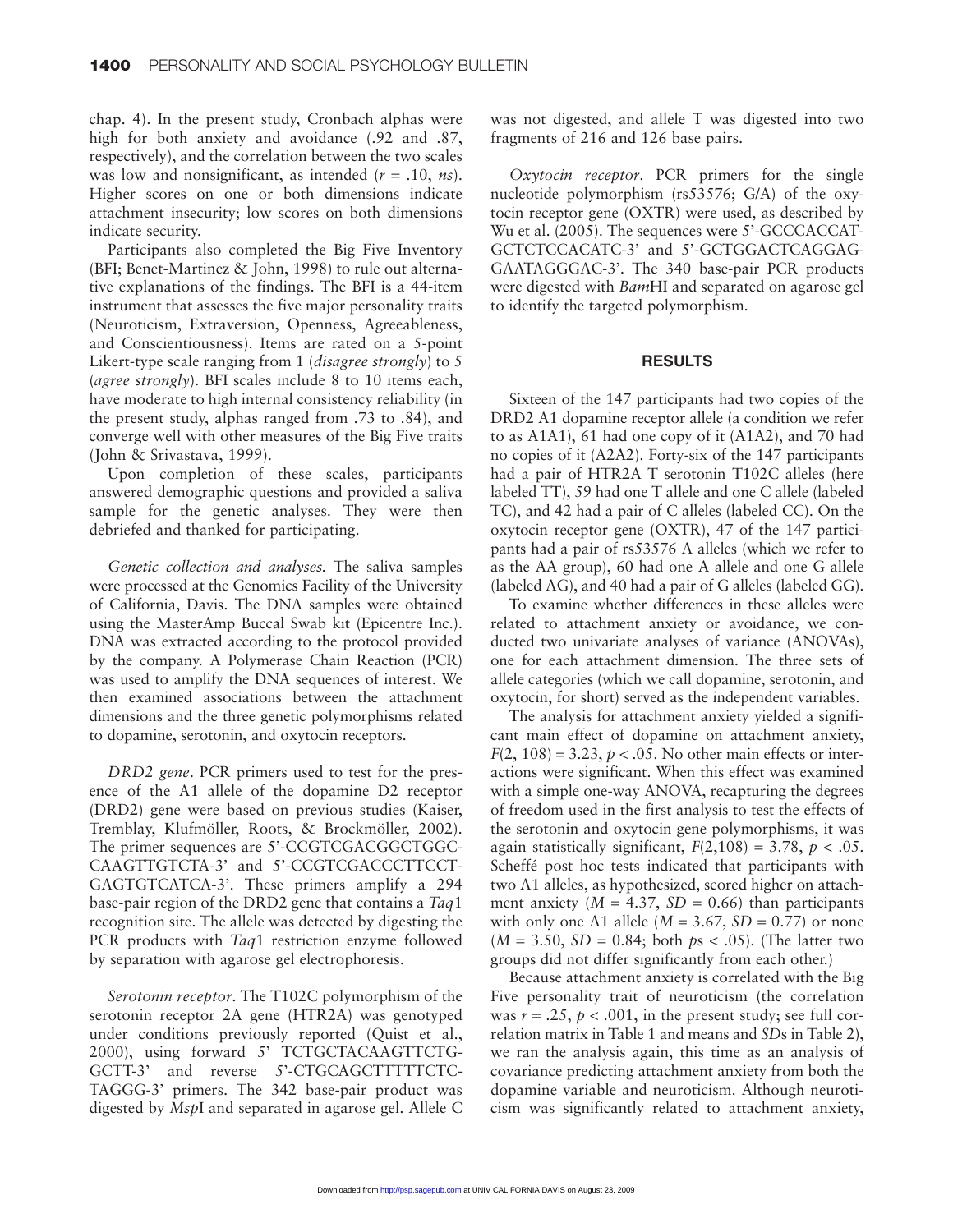**TABLE 1:** Zero-Order Correlations Among Attachment Scores and Big Five Trait Scores

|                   | Avoidance | Anxiety | Agreeableness | Conscientiousness | <i><b>Openness</b></i> | Neuroticism | Extroversion |
|-------------------|-----------|---------|---------------|-------------------|------------------------|-------------|--------------|
| Avoidance         |           | .09     | $-.05$        | $-.11$            | .10                    | $-.01$      | $-.10$       |
| Anxiety           |           |         | $-.03$        | $-.07$            | .06                    | $.25***$    | $-.16$       |
| Agreeableness     |           |         |               | $.44**$           | $-.08$                 | $-.16$      | .17          |
| Conscientiousness |           |         |               |                   | .06                    | $-.02$      | $.26***$     |
| <b>Openness</b>   |           |         |               |                   |                        | $-.11$      | $.18*$       |
| Neuroticism       |           |         |               |                   |                        |             | $-.03$       |
| Extroversion      |           |         |               |                   |                        |             |              |

**TABLE 2:** Means and Standard Deviations of Attachment Variables and Big Five Trait Dimensions

|           | Avoidance | Anxiety | Agreeableness | Conscientiousness | <i>Openness</i> | Neuroticism | Extroversion |
|-----------|-----------|---------|---------------|-------------------|-----------------|-------------|--------------|
| M         | 3.02      |         | 70            | 3.J3              |                 |             | 3.28         |
| <b>SD</b> | ).89      | 0.82    | 0.60          | 0.67              | 0.65            | 74          | 0.69         |

 $F(1,126) = 6.20, p < .05$ , the dopamine allele pattern also continued to yield a significant effect,  $F(2,126) =$ 5.50,  $p < .01$ . Thus, the effect of the A1A1 polymorphism of the dopamine receptor gene on attachment anxiety was not redundant with genetic influences on the correlated variable, neuroticism.<sup>3</sup>

The initial three-way ANOVA for avoidant attachment revealed only a significant main effect of serotonin,  $F(2, 49) = 3.15$ ,  $p < .05$ . The main effect of serotonin was explored further in a simple one-way ANOVA followed by Scheffé post hoc tests. The main effect was again significant,  $F(2,70) = 3.24$ ,  $p < .05$ , and the Scheffé tests revealed that participants with a pair of T alleles scored higher on avoidant attachment (*M* = 3.30,  $SD = 0.91$  than those with the CC combination  $(M = 2.81, SD = 0.95)$ , but not those with the TC combination ( $M = 2.94$ ,  $SD = 0.79$ ). The latter two means did not differ significantly from each other.

Because avoidant attachment is often negatively related to the Big Five dimension of agreeableness (although the correlation was only  $r = -.05$ , *ns*, in the present study), we once again analyzed the effect of the serotonin allele pattern on avoidant attachment while controlling statistically for agreeableness. Agreeableness was not at all associated with avoidance, as already mentioned,  $F(1,126) = .36$ , *ns*; and the dopamine allele variable continued to have a significant effect,  $F(2,126) =$ 4.55, *p* < .05. Thus, the apparent effect of the TT pattern of the serotonin receptor gene on avoidant attachment is not redundant with genetic influences on agreeableness.4

#### **DISCUSSION**

The results provide preliminary support for connections between polymorphisms of certain neurotransmitter

and neuromodulator receptor genes and the two major dimensions of attachment insecurity: anxiety and avoidance. As expected, attachment anxiety was associated with the presence of two copies of the A1 allele of the DRD2 dopamine receptor gene, such that participants with two A1 alleles scored higher on attachment anxiety than those with either one copy or none. Also as expected, the TT pattern of alleles on the serotonin HTR2A receptor gene was associated with avoidant attachment, such that participants with two copies of the T allele scored higher on avoidance than those with only one or none. Variants of the OXTR oxytocin receptor gene were not related to either attachment anxiety or avoidance.

Genetic polymorphisms that had previously been associated with general anxiety were also related to attachment anxiety, and genetic polymorphisms associated with social withdrawal were related to avoidant attachment. Thus, our results fit nicely with Gingrich et al.'s (2000) findings regarding prairie voles and the importance of DRD2 receptors in the nucleus accumbens for social attachment, and with proposals by Beech and Mitchell (2005) and by Hennighausen and Lyons-Ruth (2006) about the role of genes in determining attachment patterns.

This is not to say that the attachment dimensions are simply redundant with more general personality traits, however, because the connections between genetic polymorphisms and attachment insecurities remained significant when the relevant Big Five trait scores were statistically controlled, and the trait scores themselves were not influenced by the polymorphisms we examined. The results do suggest, however, that there may be genes or genetic polymorphisms that predispose a person to one kind of attachment insecurity rather than another, a conclusion also reached by Crawford et al. (2007) and Donnellan et al. (2008), based on behavior genetic studies of twins, and by Bakermans-Kranenburg and van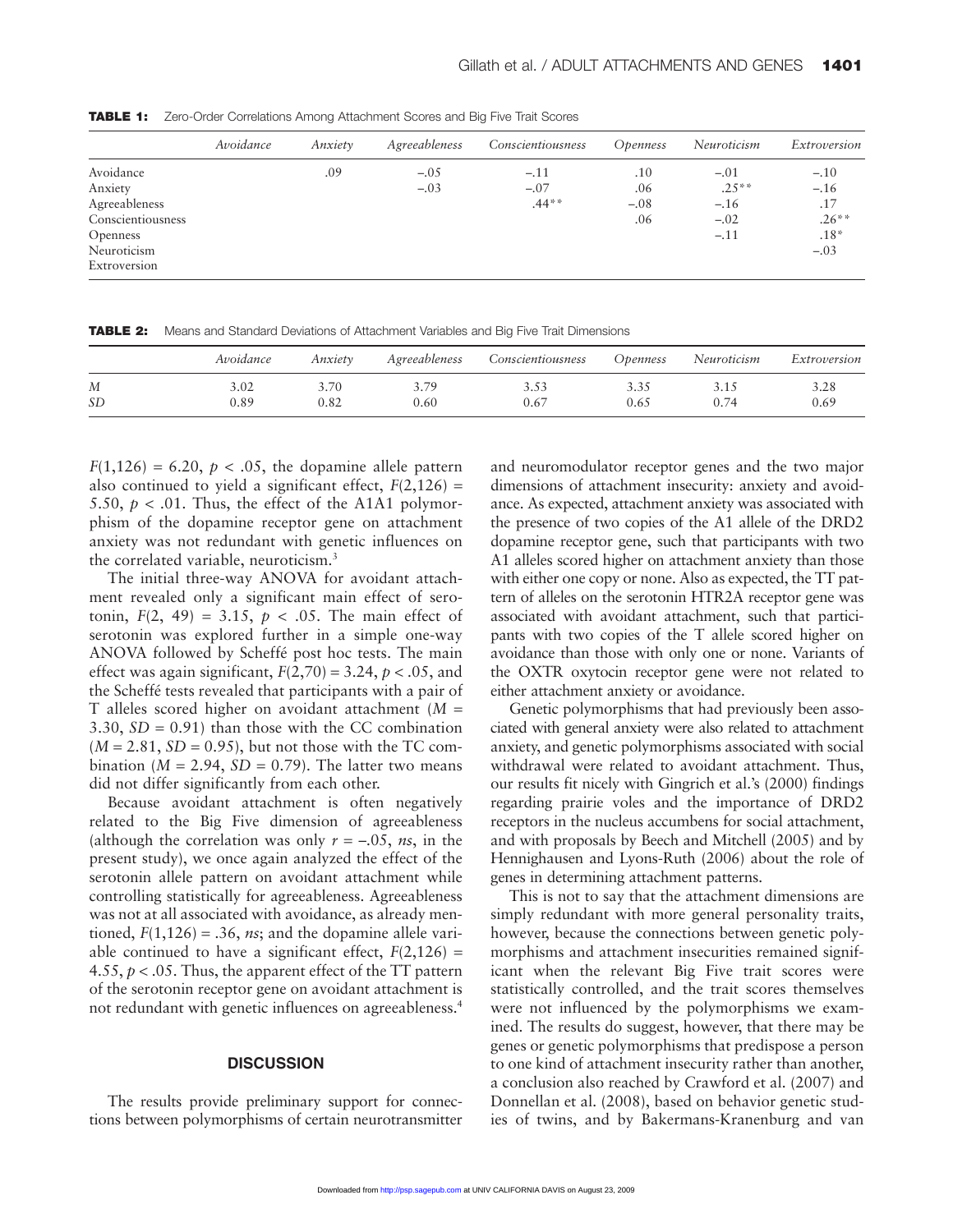IJzendoorn (2008), who studied genetic polymorphisms related to parental responsiveness.

Our findings, while implicating genes as a factor in attachment insecurity, do not contradict the general conclusion in the attachment literature (e.g., Bokhorst et al., 2003; O'Connor & Croft, 2001; Roisman, & Fraley, 2006) that early relationships with caregivers play a major role in determining a person's attachment style. The genetic polymorphisms we studied explained less than 20% of the variance in attachment anxiety and avoidance. As suggested by Fox, Hane, and Pine (2007), the combination of a certain genotype and a certain history of experiences with major attachment figures may explain the development of particular attachment styles. Of course, we did not examine every relevant genetic locus or polymorphism, so additional variance in attachment style may be explained by future genetic studies.

The fact that there was not a unique main effect of oxytocin polymorphisms may mean that oxytocin, which has previously been linked with attachment per se (i.e., with becoming attached rather than with the quality or security of the attachment), is related only indirectly to differences in adult attachment style and has more to do with caregiving style than attachment style (Bakermans-Kranenburg & van IJzendoorn, 2008). But it may also mean that OXTR is not the best candidate for relating to attachment style. Future studies should explore other oxytocin receptor polymorphisms such as rs2254298 and BTA13.

Our findings support Torgersen et al.'s (2007) speculation that genetic factors may influence attachment patterns in adulthood more than in infancy, whereas shared environmental factors may have more importance in infancy. Longitudinal studies have shown that genetic factors can affect a particular personality trait differently at different ages (Plomin, DeFries, McClearn, & McGuffin, 2000). It is also possible that twin studies of infants contain considerable error. Each twin has to be tested in laboratory interactions with his or her mother, and the mother is not naïve to the procedure the second time around. Also, the infant who is not being tested first has to be separated from the mother while she is observed interacting with the other infant. These procedural complexities may cause twin siblings to seem more different in attachment style than they really are.

While preliminary and in need of replication, our findings suggest that we will understand the roots of adult attachment styles more thoroughly if we take genetic polymorphisms into account. Given nonoptimal parenting, a person's form of attachment insecurity may be influenced by genetic propensities. Future studies should examine other candidate genes and polymorphisms, such as the catechol-o-methyltransferase gene, which has been associated with approach and avoidance

tendencies (Reuter, Schmitz, Corr, & Hennig, 2006); the UCNIII gene, which has been associated with the attenuation of anxious behavior (e.g., Venihaki et al., 2004); and the GABRA6 gene, which is related to mood disorders (e.g., Uhart, McCaul, Oswald, Choi, & Wand, 2004). Future studies should also examine possible interactions of various genes and polymorphisms.

Nevertheless, the present study is a valuable stepping stone on the way to a better understanding of adult attachment behavior. Attachment researchers have thus far emphasized parenting almost to the exclusion of other determinants of attachment patterns, and this may place more pressure on parents than is justified. As with other innate behavioral systems, which is what Bowlby (1982) thought the attachment behavioral system is, there is likely to be a mixture of innate and experiential forces determining how the attachment system develops. What may be needed for optimal development is not a one-sizefits-all form of parenting but forms of parenting appropriate for each child's innate propensities. Mapping those likely interactions and deciphering their implications for parenting is an important task for the future.

#### **NOTES**

1. Although we focused on these three polymorphisms of dopamine, serotonin, and oxytocin receptor genes, we obviously do not rule out the possibility that other allelic variations in these genes, or allelic variations in other genes, such as the X-linked monoamine oxidase A (MAOA) gene, COMT, GABRA6 gene, urocortin III, or other genes and polymorphisms mentioned at the end of this article might also affect the development of attachment style. This should be explored in future studies.

2. We collected data from more participants than 147, but 15 saliva samples could not be processed fully because of low quality.

3. We also ran two similar univariate analyses of variances predicting neuroticism and agreeableness (see the Results section) from dopamine, serotonin, and oxytocin allele patterns. No main effects or interactions were found in these analyses, suggesting that the specific genetic polymorphisms we studied are more predictive of attachment dimensions than of general personality traits.

4. In fact, as explained in Note 3, the gene polymorphisms we studied were not significantly associated with agreeableness.

#### **REFERENCES**

- Ainsworth, M. D. S., Blehar, M. C., Waters, E., & Wall, S. (1978). *Patterns of attachment: Assessed in the Strange Situation and at home*. Hillsdale, NJ: Lawrence Erlbaum.
- Amico, J. A., Mantella, R. C., Vollmer, R. R., & Li, X. (2004). Anxiety and stress responses in female oxytocin deficient mice. *Journal of Neuroendocrinology, 16*, 319-324.
- Bakermans-Kranenburg, M. J., & van IJzendoorn, M. H. (2008). Oxytocin receptor (OXTR) and serotonin transporter (5-HTT) genes associated with observed parenting. *Social Cognitive and Affective Neuroscience*, *3*, 128-134.
- Bakermans-Kranenburg, M. J., van IJzendoorn, M. H., Bokhorst, C. L., & Schuengel, C. (2004). The importance of shared environment in infant-father attachment: A behavioral genetic study of the Attachment Q-Sort. *Journal of Family Psychology*, *18*, 545-549.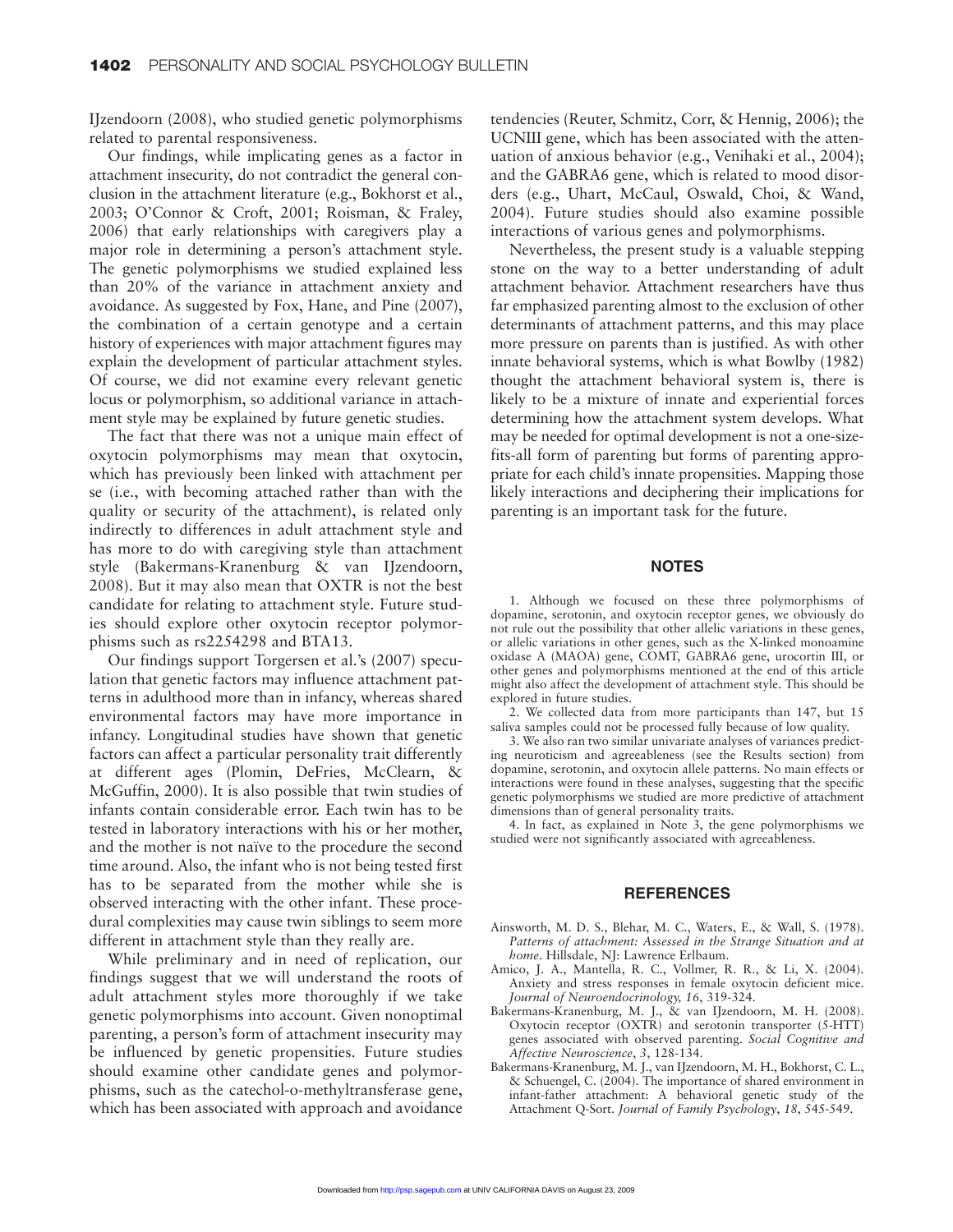- Bartholomew, K., & Horowitz, L. M. (1991). Attachment styles among young adults: A test of a four-category model. *Journal of Personality and Social Psychology, 61*, 226-244.
- Bartz, J. A., & Hollander, E. (2006). The neuroscience of affiliation: Forging links between basic and clinical research on neuropeptides and social behavior. *Hormones and Behavior, 50*, 518-528.
- Beech, A. R., & Mitchell, I. J. (2005). A neurobiological perspective on attachment problems in sexual offenders and the role of selective serotonin re-uptake inhibitors in the treatment of such problems. *Clinical Psychology Review, 25*, 153-182.
- Benet-Martinez, V., & John, O. P. (1998). *Los Cinco Grandes* across cultures and ethnic groups: Multitrait-multimethod analyses of the Big Five in Spanish and English. *Journal of Personality and Social Psychology, 75,* 729-750.
- Blum, K., Braverman, E. R., Dinardo, M. J., Wood, R. C., & Sheridan, P. J. (1994). Prolonged P300 latency in a neuropsychiatric population with the D2 dopamine receptor A1 allele. *Pharmacogenetics*, *4*, 313-22.
- Bokhorst, C. L., Bakermans-Kranenburg, M. J., Fearon, R. M. P., van IJzendoorn, M. H., Fonagy, P., & Schuengel, C. (2003). The importance of shared environment in mother–infant attachment security: A behavioral genetic study. *Child Development, 74*, 1769-1782.
- Bowlby, J. (1982). *Attachment and loss: Vol. 1. Attachment* (2nd ed.). New York: Basic Books.
- Brennan, K. A., Clark, C. L., & Shaver, P. R. (1998). Self-report measurement of adult attachment: An integrative overview. In J. A. Simpson & W. S. Rholes (Eds.), *Attachment theory and close relationships* (pp. 46-76). New York: Guilford.
- Brussoni, M. J., Jang, K. L., Livesley, W. J., & MacBeth, T. M. (2000). Genetic and environmental influences on adult attachment styles. *Personal Relationships, 7*, 283-289.
- Carlson, E. A. (1998). A prospective longitudinal study of disorganized/disoriented attachment. *Child Development, 69*, 1107-1128.
- Carter, C. S. (1998). Neuroendocrine perspectives on social attachment and love. *Psychoneuroendocrinology, 23*, 779-818.
- Carter, C. S. (2006). Biological perspectives on social attachment and bonding. In C. S. Carter, L. Ahnert, K. E. Grossmann, S. B. Hrdy, M. E. Lamb, S. W. Porges, et al. (Eds.), *Attachment and bonding: A new synthesis* (pp. 85-100). Cambridge, MA: MIT Press.
- Carter, C. S., & Cushing, B. S. (2004). Proximate mechanisms regulating sociality and social monogamy, in the context of evolution. In R. W. Sussman & A. R. Chapman (Eds.), *The origins and nature of sociality* (pp. 99-121). Hawthorne, NY: Aldine.
- Crawford, T. N., Livesley, W. J., Jang, K. L., Shaver, P. R., Cohen, P., & Ganiban, J. (2007). Insecure attachment and personality disorder: A twin study of adults. *European Journal of Personality*, *21*, 191-208.
- Davidson R. J. (2004). Well-being and affective style: Neural substrates and biobehavioural correlates. *Philosophical Transactions of the Royal Society B: Biological Sciences, 359*, 1395-1411.
- Davidson, R. J., Putnam, K. M. & Larson, C. L. (2000). Dysfunction in the neural circuitry of emotion regulation: A possible prelude to violence. *Science, 289*, 591-594.
- Diamond, L. (2001). Contributions of psychophysiology to research on adult attachment: Review and recommendations. *Personality and Social Psychology Review, 5,* 276-295.
- Donnellan, M. B., Burt, S. A., Levendosky, A. A., & Klump, K. L. (2008). Genes, personality, and attachment in adults: A multivariate behavioral genetic analysis. *Personality and Social Psychology Bulletin, 34,* 3-16.
- Fearon, R. M. P., van IJzendoorn, M. H., Fonagy, P., Bakermans-Kranenburg, M. J., Schuengel, C., & Bokhorst, C. L. (2006). In search of shared and nonshared environmental factors in security of attachment: A behavior-genetic study of the association between sensitivity and attachment security. *Developmental Psychology, 42*, 1026-1040.
- Finckh, U., Rommelspacher, H., Kuhn, S., Dufeu, P., Otto, G., Heinz, A., et al. (1997). Influence of the dopamine D2 receptor (DRD2) genotype on neuroadaptive effects of alcohol and the clinical outcome of alcoholism. *Pharmacogenetics, 7*, 271-281.
- Finkel, D., Wille, D. E., & Matheny, A. P. (1998). Preliminary results from a twin study of infant-caregiver attachment. *Behavior Genetics, 28*, 1-8.
- Fonagy, P. (2001). The human genome and the representational world: The role of early mother–infant interaction in creating an interpersonal interpretive mechanism. *Bulletin of the Menninger Clinic*, *65*, 427-448.
- Fox, N. A., Hane, A. A., & Pine, D. S. (2007). Plasticity of affective neurocircuity: How the environment influences the gene. *Current Directions in Psychology*, *16*, 1-15.
- Fraley, R. C. (2002). Attachment stability from infancy to adulthood: Meta-analysis and dynamic modeling of developmental mechanisms. *Personality and Social Psychology Review*, *6*, 123-151.
- Fraley, R. C., & Shaver, P. R. (2000). Adult romantic attachment: Theoretical developments, emerging controversies, and unanswered questions. *Review of General Psychology, 4,* 132-154*.*
- George, C., Kaplan, N., & Main, M. (1985). *Adult Attachment Interview*. Unpublished manuscript, Department of Psychology, University of California, Berkeley.
- Gervai, J., Nemoda, Z., Lakatos, K., Ronai, Z., Toth, I., Ney, K., et al. (2005). Transmission disequilibrium tests confirm the link between DRD4 gene polymorphism and infant attachment. *American Journal of Medical Genetics Part B: Neuropsychiatric Genetics, 132,* 126-130.
- Gillath, O., Bunge, S. A., Shaver, P. R., Wendelken, C., & Mikulincer, M. (2005). Attachment-style differences in the ability to suppress negative thoughts: Exploring the neural correlates. *Neuroimage*, *28*, 835-847.
- Gingrich, B., Liu, Y., Cascio, C., Wang, Z. X., & Insel, T. R. (2000) Dopamine D2 receptors in the nucleus accumbens are important for social attachment in female prairie voles. *Behavioral Neuroscience, 114*, 173-183.
- Grant, K. A., Shively, C. A., Nader, M. A., Ehrenkaufer, R. L., Line, S. W., Morton, T. E., et al. (1998). Effect of social status on striatal dopamine D2 receptor binding characteristics in cynomologus monkeys assessed with positron emission tomography. *Synapse, 29*, 80-83.
- Greenberg, B. D., Li, Q., Lucas, F. R., Hu, S., Sirota, L. A., Benjamin, J., et al. (2000). Association between the serotonin transporter promoter polymorphism and personality traits in a primarily female population sample. *American Journal of Medical Genetics, 96*, 202-216.
- Gonzaga, G. C., Turner, R. A., Keltner, D., Campos, B., & Altemus, M. (2006). Romantic love and sexual desire in close relationships. *Emotion, 6*, 163-179.
- Gross, C., Zhuang, X., Stark, K., Ramboz, S., Oosting, R., Kirby, L., et al. (2002). Serotonin 1A receptor acts during development to establish normal anxiety-like behavior in the adult. *Nature, 416*, 396-400.
- Grossmann, K. E., Grossmann, K., & Waters, E. (Eds.). (2005). *Attachment from infancy to adulthood: The major longitudinal studies*. New York: Guilford.
- Hammock, E. A., & Young, L. J. (2006). Oxytocin, vasopressin, and pair bonding: Implications for autism. *Philosophical Transactions of the Royal Society B, 361*, 2187-2198.
- Hennighausen, K., & Lyons-Ruth, K. (2006). Disorganization of behavioral and attentional strategies toward primary attachment figures: From biologic to dialogic processes. In C. S. Carter, L. Ahnert, K. E. Grossmann, S. B. Hrdy, M. E. Lamb, S. W. Porges, et al. (Eds.), *Attachment and bonding: A new synthesis* (pp. 269- 299). Cambridge, MA: MIT Press.
- Hunnerkopf, R., Strobel, A., Gutknecht, L., Brocke, B., & Lesch, K. P. (2007). Interaction between BDNF Val66Met and dopamine transporter gene variation influences anxiety-related traits. *Neuropsychopharmacology*, *32*, 2552-2560.
- Insel, T.R. (2003). Is social attachment an addictive disorder? *Physiology and Behavior, 79*, 351-357.
- Jang, K. L., Livesley, W. J., Ando, J., Yamagata, S., Suzuki, A., Angleitner, A., et al. (2006). Behavioral genetics of the higherorder factors of the Big Five. *Personality and Individual Differences, 41*, 261-272.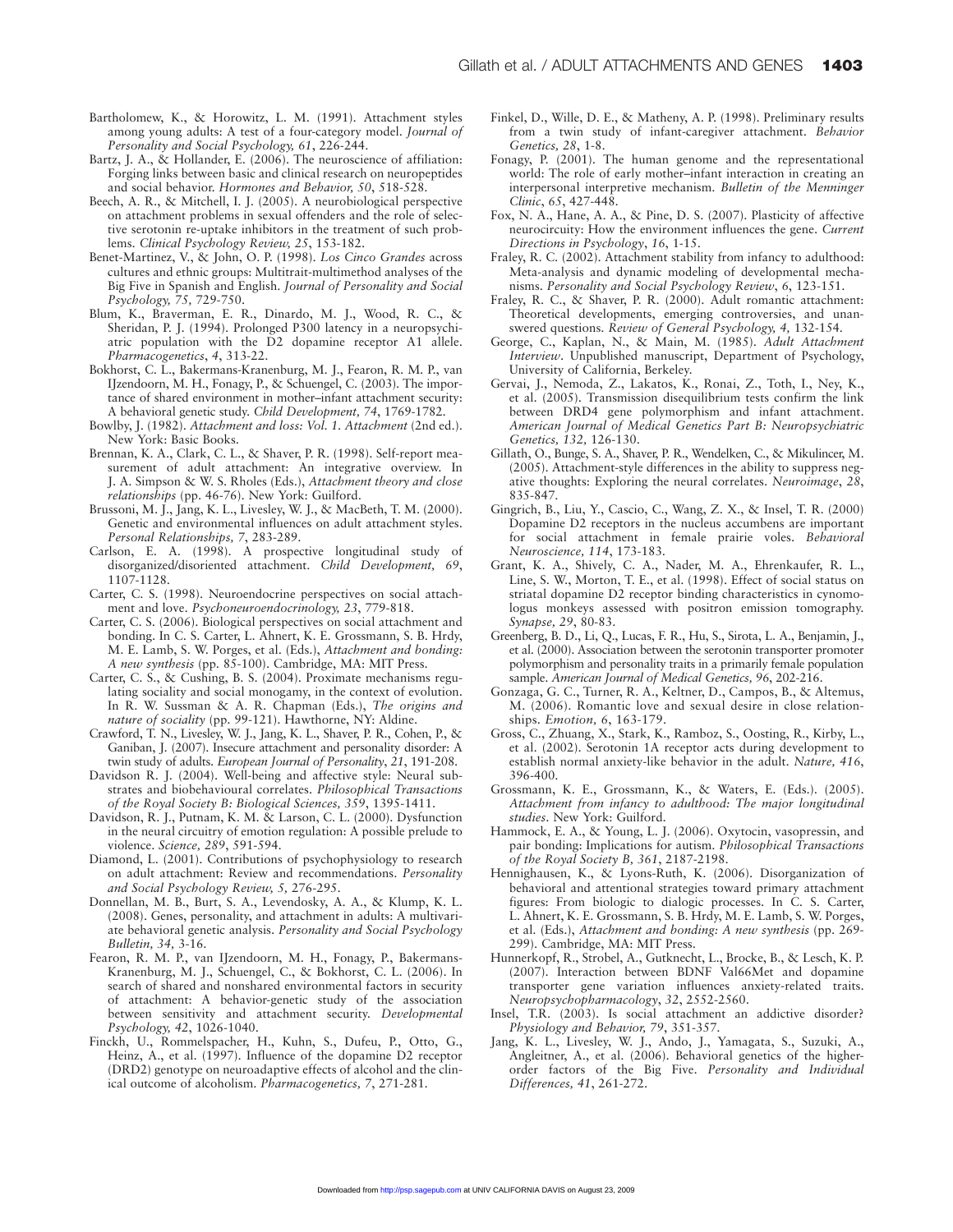- John, O. P., & Srivastava, S. (1999). The Big Five trait taxonomy: History, measurement, and theoretical perspectives. In L. A. Pervin & O. P. John (Eds.), *Handbook of personality* (2nd ed., pp. 102-138). New York: Guilford.
- Kagan, J. (2003). Biology, context, and developmental inquiry. *Annual Review of Psychology, 54*, 1-23.
- Kaiser R., Tremblay, P. B., Klufmöller, F., Roots, I., & Brockmöller, J. (2002). Relationship between adverse effects of antipsychotic treatment and dopamine D2 receptor polymorphisms in patients with schizophrenia. *Molecular Psychiatry*, *7*, 695-705.
- Kaminer, D., & Stein, D. J. (2005, February 14). An evolutionary perspective on SAD. *CNSforum*. Retrieved August 18, 2006, from http://kortlink.dk/cnsforum\_SAD/map
- Kirsch, P., Esslinger, C., Chen, Q., Mier, D., Lis, S., Siddhanti, S., et al. (2005). Oxytocin modulates neural circuitry for social cognition and fear in humans. *Journal of Neuroscience, 25*, 11489-11493.
- Knutson, B., Wolkowitz, O. M., Cole, S. W., Chan, T., Moore, E. A., Johnson, R. C., et al. (1998). Selective alteration of personality and social behavior by serotonergic intervention. *American Journal of Psychiatry*, *155*, 373-379.
- Lakatos, K., Nemoda, Z., Toth, I., Ronai, Z., Ney, K., Sasvari-Szekely, M., et al. (2002). Further evidence for the role of the dopamine D4 receptor (DRD4) gene in attachment disorganization: Interaction of the exon III 48-bp repeat and the -521 C/T promoter polymorphisms. *Molecular Psychiatry, 7*, 27-31.
- Lawford, B. R., Young, R., Noble, E. P., Kann, B., & Ritchie, T. (2006). The D2 dopamine receptor (DRD2) gene is associated with co-morbid depression, anxiety and social dysfunction in untreated veterans with post-traumatic stress disorder. *European Psychiatry, 21*, 180-185.
- Leckman, J. F., Hrdy, S. B., Eric, B., & Carter, C. S. (2006). A biobehavioral model of attachment and bonding. In R. J. Sternberg & K. Weis (Eds.), *The new psychology of love* (pp. 116-145). New Haven, CT: Yale University Press.
- Lee, I. H., Cheng, C. C., Yang, Y. K., Yeh, T. L., Chen, P. S., & Chiu, N. T. (2005). Correlation between striatal dopamine D2 receptor density and neuroticism in community volunteers. *Psychiatry Research: Neuroimaging, 138*, 259-264.
- Lim, M. M., & Young, L. J. (2006). Neuropeptidergic regulation of affiliative behavior and social bonding in animals. *Hormones and Behavior, 50*, 506–517.
- Livesley, W. J., & Jang, K. L. (2005). Genetic contributions to personality structure. In S. Strack (Ed.), *Handbook of personology and psychopathology* (pp. 103-119). Hoboken, NJ: Wiley.
- Lucht, M. J., Kuehn, K. U., Schroeder, W., Armbruster, J., Abraham, G., Schattenberg, A., et al. (2001). Influence of the dopamine D2 receptor (DRD2) exon 8 genotype on efficacy of tiapride and clinical outcome of alcohol withdrawal. *Pharmacogenetics, 11*, 647-653.
- Marazziti, D., Dell'osso, B., Baroni, S., Mungai, F., Catena, M., Rucci, P., et al. (2006). A relationship between oxytocin and anxiety of romantic attachment. *Clinical Practice and Epidemiology in Mental Health, 2,* 28.
- McCrae, R. R., & Costa, P. T., Jr. (1996). Toward a new generation of personality theories: Theoretical contexts for the five-factor model. In J. S. Wiggins (Ed.), *The five-factor model of personality: Theoretical perspectives* (pp. 51-87). New York: Guilford.
- Mikulincer, M., Gillath, O., & Shaver, P. R. (2002). Activation of the attachment system in adulthood: Threat-related primes increase the accessibility of mental representations of attachment figures. *Journal of Personality and Social Psychology, 83*, 881-895.
- Mikulincer, M., & Shaver, P. R. (2007). *Attachment in adulthood: Structure, dynamics, and change*. New York: Guilford.
- Ni, X., Bismil, R., Chan, K., Sicard, T., Bulgin, N., McMain, S., et al. (2006). Serotonin 2A receptor gene is associated with personality traits, but not to disorder, in patients with borderline personality disorder. *Neuroscience Letters, 408*, 214-219.
- Noble, E. P. (2001). D2 dopamine receptor gene in psychiatric and neurologic disorders and its phenotypes. *American Journal of Medical Genetics*, *116*, 103-125.
- Noftle, E. E., & Shaver, P. R. (2006). Attachment dimensions and the Big Five personality traits: Associations and comparative ability to predict relationship quality. *Journal of Research in Personality, 40,* 179-208.
- O'Connor, T. G., & Croft, C. M. (2001). A twin study of attachment in preschool children. *Child Development*, *72*, 1501-1511.
- Pallanti, S., Quercioli, L., Rossi, A., & Pazzagli, A. (1999). The emergence of social phobia during clozapine treatment and its response to fluoxetine augmentation. *Journal of Clinical Psychiatry, 60*, 819-823.
- Parent, C., Zhang, T. Y., Caldji, C., Bagot, R., Champagne, F. A., Pruessner, J., et al. (2005). Maternal care and individual differences in defensive responses. *Current Directions in Psychological Science, 14*, 229-233.
- Plomin, R., DeFries, J. C., McClearn, & McGuffin, P. (2000). *Behavioral genetics* (4th ed.). New York: Worth.
- Quist, J. F., Barr, C. L., Schachar, R., Roberts, W., Malone, M., Tannock, R., et al. (2000) Evidence for the serotonin HTR2A receptor gene as a susceptibility factor in attention deficit hyperactivity disorder (ADHD). *Molecular Psychiatry, 5*, 537-541.
- Raleigh, M. J., Brammer, G. L., & McGuire, M. T. (1983). Male dominance, serotonergic systems, and the behavioral and physiological effects of drugs in vervet monkeys (Cercopithecus aethiops sabaeus). In K. A. Miczek (Ed.), *Ethopharmacology: Primate models of neuropsychiatric disorders* (pp. 185-198). New York: Alan R. Liss.
- Raleigh, M. J., McGuire, M. T., Brammer, G. L., & Yuwiler, A. (1984). Social and environmental influences on blood serotonin concentrations in monkeys. *Archives of General Psychiatry*, *41*, 405-410.
- Reuter, M., Schmitz, A., Corr, P., & Hennig, J. (2006). Molecular genetics support Gray's personality theory: The interaction of COMT and DRD2 polymorphisms predicts the behavioral approach system. *International Journal of Neuropsychopharmacology, 9*, 155-166.
- Roisman, G. I., & Fraley, R. C. (2006). The limits of genetic influence: A behavior-genetic analysis of infant-caregiver relationship quality and temperament. *Child Development*, *77*, 1656-1667.
- Stein, D. J., Westenberg, H. G. M., & Liebowitz, M. R. (2002). Social anxiety disorder and generalized anxiety disorder: Serotonergic and dopaminergic neurocircuitry. *Journal of Clinical Psychiatry, 63*, 12-19.
- Takayanagi, Y., Yoshida, M., Bielsky, I. F., Ross, H. E., Kawamata, M., & Onaka, T. (2005). Pervasive social deficits, but normal parturition, in oxytocin receptor-deficient mice. *Proceedings of the National Academy of Sciences USA, 102*, 16096-16101.
- Thompson, J., Thomas, N., Singleton, A., Piggott, M., Lloyd, S., Perry, E. K., et al. (1997). D2 dopamine receptor gene (DRD2) TaqI A polymorphism: Reduced dopamine D2 receptor binding in the human striatum associated with the A1 allele. *Pharmacogenetics, 7*, 479-484.
- Tops, M., van Peer, J. M., Korf, J., Wijers, A. A., & Tucker, D. M. (2007). Anxiety, cortisol, and attachment predict plasma oxytocin. *Psychophysiology*, *44*, 444-449.
- Torgersen, A. M., Grova, B. K., & Sommerstad, R. (2007). A pilot study of attachment patterns in adult twins. *Attachment and Human Development*, *9*, 127-138.
- Turecki, G. (2001). Suicidal behavior: Is there a genetic predisposition? *Bipolar Disorders*, *3*, 335-349.
- Turecki, G., Briere, R., Dewar, K., Antonetti, T., Lesage, A. D., Seguin, M., et al. (1999). Prediction of level of serotonin 2A receptor binding by serotonin receptor 2A genetic variation in postmortem brain samples from subjects who did or did not commit suicide. *American Journal of Psychiatry, 156*, 1456-1458.
- Uhart, M., McCaul, M. E., Oswald, L. M., Choi, L., & Wand, G. S. (2004). GABRA6 gene polymorphism and an attenuated stress response. *Molecular Psychiatry, 9*, 998-1006.
- van der Linden, G. J. H., Stein, D. J., & van Balkom, A. J. (2000). The efficacy of the selective serotonin reuptake inhibitors for social anxiety disorder (social phobia): A meta-analysis of randomized controlled trials. *International Clinical Psychopharmacology*, *15*, 15-24.
- van IJzendoorn, M. H., & Bakermans-Kranenburg, M. J. (2006). DRD4 7-repeat polymorphism moderates the association between maternal unresolved loss or trauma and infant disorganization. *Attachment and Human Development, 8*, 291-307.
- Venihaki, M., Sakihara, S., Subramanian, S., Dikkes, P., Weninger, S. C., Liapakis, G., et al. (2004). Urocortin III, a brain neuropeptide of the corticotropin-releasing hormone family: Modulation by stress and attenuation of some anxiety-like behaviors. *Journal of Neuroendocrinology, 16*, 411-422.